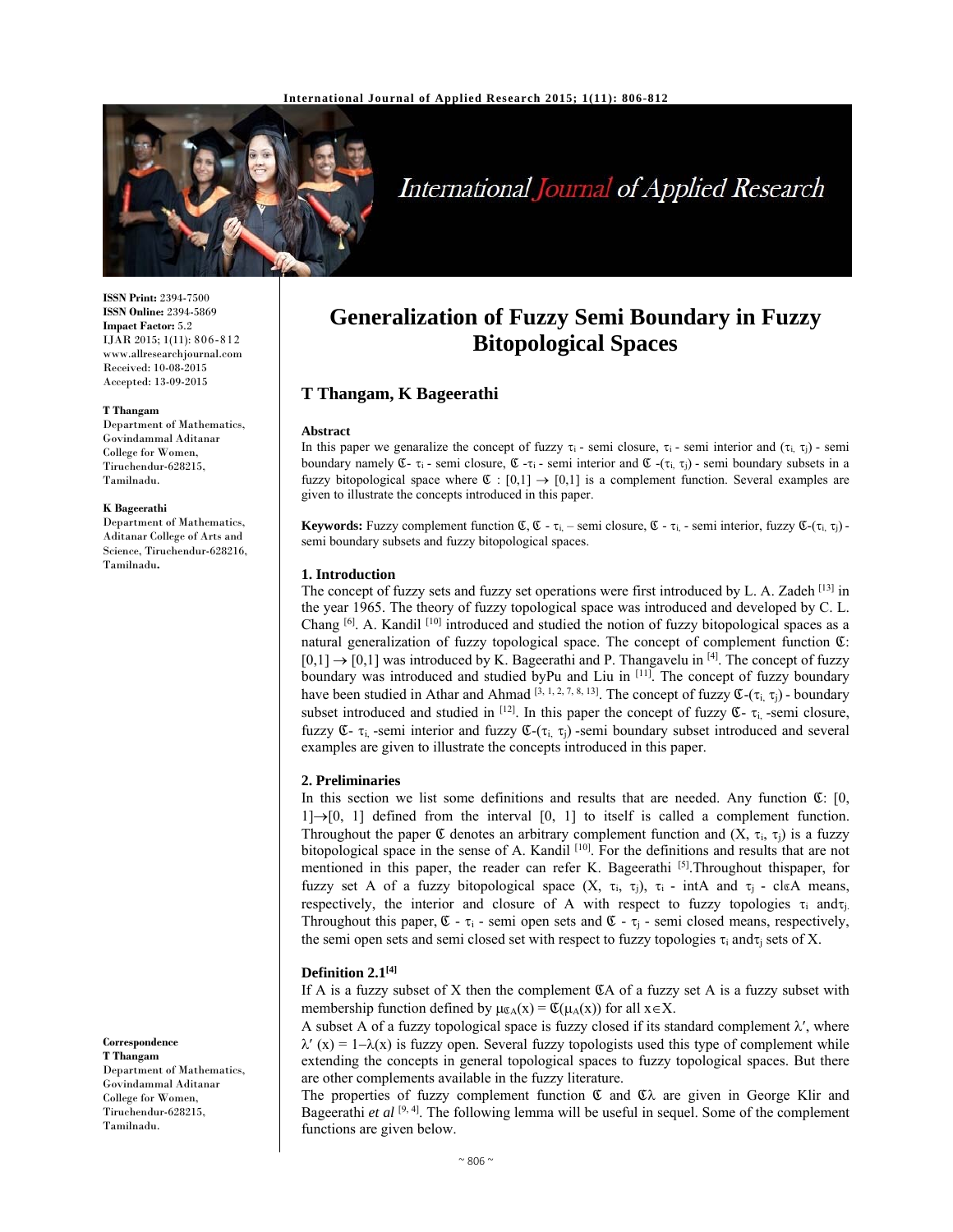#### **Examples 2.2 [9]**

(i) The standard complement function:  $\mathfrak{C}_1(x) = 1-x$ .

(ii) The Threshold type complement function for any  $t \in [0, 1]$ 1):

$$
\mathfrak{C}_t(x) = \begin{cases} 1 & \text{for } 0 \leq x \leq t \\ 0 & \text{for } t < x \leq 1 \end{cases}.
$$

(iii) Sugeno class complement function for any  $\lambda \in (1, \infty)$ :

$$
\mathfrak{C} s_{\lambda}(x) = \frac{1-x}{1+\lambda x}, \text{ for } x \in [0, 1].
$$

(iv) Yagor class of complement function for  $\omega \in (0, \infty)$ :

$$
\mathfrak{C}_{Y_{\omega}}(x) = (1 - x^{\omega})^{1/\omega}
$$
, for  $x \in [0, 1]$ .

The next lemma can be easily established.

#### **Lemma 2.3[9]**

The complement functions  $\mathfrak{C}_1$ ,  $\mathfrak{C}_2$ ,  $\mathfrak{C}_3$  and  $\mathfrak{C}_Y$   $\omega$  satisfy the following conditions.

(i) Boundary condition:  $\mathfrak{C}(0) = 1$  and  $\mathfrak{C}(1) = 0$ ;

(ii) Monotonicity: for all  $x, y \in [0, 1]$ ,  $x \leq y \Rightarrow \mathfrak{C}(x) \geq \mathfrak{C}(y)$ ;

 $(iii)$   $\mathfrak C$  is continuous and

(iv) Involutive:  $\mathfrak{C}(\mathfrak{C}(x)) = x$  for all  $x \in [0, 1]$ .

# **Definition 2.4[1]**

For a family  ${A_{\alpha} : \alpha \in \Delta}$  of fuzzy sub sets of X, the union, A=  $\cup \{A_{\alpha}: \alpha \in \Delta\}$  and the intersection, B=  $\cap \{A_{\alpha}: \alpha \in \Delta\}$  are defined with membership functions respectively

 $\mu_A(x) = \sup \{ \mu_{A\alpha}(x) : \alpha \in \Delta \}$  and  $\mu_B(x) = \inf \{ \mu_{A\alpha}(x) : \alpha \in \Delta \},$  $x \in X$ .

#### **Lemma 2.5[4]**

Let  $\mathfrak{C}$ :  $[0, 1] \rightarrow [0, 1]$  be a complement function that satisfies the involutive and monotonicity properties. Then for any family  ${A_{\alpha} : \alpha \in \Delta}$  of fuzzy subsets of X we have

- (i)  $\mathfrak{C}$  (sup{ $\mu_{A\alpha}$  (x):  $\alpha \in \Delta$ } = inf{ $\mathfrak{C}$  ( $\mu_{A\alpha}$  (x)):  $\alpha \in \Delta$ } =  $\inf\{(\mu_{\alpha_{A\alpha}}(x)) : \alpha \in \Delta\}$  and
- (ii)  $\mathfrak{C}$  (inf{ $\mu_{A\alpha}$  (x):  $\alpha \in \Delta$ } = sup{ $\mathfrak{C}$  ( $\mu_{A\alpha}$  (x)):  $\alpha \in \Delta$ } =  $\sup\{(\mu \alpha_{A\alpha}(x)) : \alpha \in \Delta\}.$

#### **Lemma 2.6[4]**

Let  $\mathfrak{C}$ : [0, 1]  $\rightarrow$  [0, 1] be a complement function that satisfies involutive and monotonicity properties. Then for any family  ${A_{\alpha} : \alpha \in \Delta}$  of fuzzy subsets of X. we have

(i)  $\mathfrak{C}(\cup\{A_\alpha : \alpha\in\Delta\}) = \bigcap \{\mathfrak{C}A_\alpha : \alpha\in\Delta\}$  and (ii)  $\mathfrak{C}(\bigcap\{A_\alpha : \alpha\in\Delta\})$  $\alpha \in \Delta$ ) =  $\cup$ {CA<sub>α</sub> :  $\alpha \in \Delta$ }.

# **3. Fuzzy** Ձ **- i - semi interior and Fuzzy** Ձ **- i - semi closure**

In this section we define the notion of fuzzy  $\mathfrak{C}$ -  $\tau_i$  - semi interior and fuzzy  $\mathfrak{C}$ -  $\tau$ <sub>i</sub> - semi closure operators and discussed some of their properties.

#### **Definition 3.1**

Let  $(X, \tau_i, \tau_j)$  be a fuzzy bitopological space and  $\mathfrak C$  be a complement function. Then for a fuzzy subset  $\lambda$  of X, the fuzzy  $\mathfrak{C}$  -  $\tau_i$  - semi interior of  $\lambda$  (briefly  $\tau_i$  - SInt  $\alpha \lambda$ ), is the union of all fuzzy  $\mathfrak{C}$  -  $\tau_i$  - semi open sets of X contained in  $\lambda$ .

That is  $\tau_i$  - SInt  $\alpha(\lambda) = \vee \{\mu : \mu \leq \lambda, \mu \text{ is fuzzy } \mathfrak{C}$  -  $\tau_i$  - semi open}.

#### **Definition 3.2**

Let  $(X, \tau_i, \tau_j)$  be a fuzzy bitopological space and  $\mathfrak C$  be a complement function. Then for a fuzzy subset  $\lambda$  of X, the fuzzy  $\mathfrak{C}$  -  $\tau_i$  - semi closure of  $\lambda$  (briefly  $\tau_i$  - S clo  $\lambda$ ), is the intersection of all fuzzy  $\mathfrak{C}$  -  $\tau_i$  - semi closed sets of X containing  $\lambda$ .

That is  $\tau_i$  - S cl<sub> $\mathfrak{C}(\lambda) = \wedge \{ \mu : \mu \geq \lambda, \mu \text{ is fuzzy } \mathfrak{C}$  -  $\tau_i$  - semi</sub> closed}.

The concepts of fuzzy  $\mathfrak{C}$  -  $\tau_i$  - semi closure and fuzzy  $\tau_i$  semi closure are identical if  $\mathfrak C$  is the standard complement function.

#### **Theorem 3.3**

Let  $(X, \tau_i, \tau_j)$  be a fuzzy bitopological space and  $\mathfrak C$  be any complement function. Then for a fuzzy subset  $\lambda$  and  $\mu$  of a fuzzy bitopological space X, we have (i)  $\tau_i$  - SInt<sub>®</sub> ( $\lambda$ )  $\leq \lambda$ . (ii)  $\lambda$  is fuzzy  $\mathfrak{C}$  -  $\tau_i$  - semi open  $\Leftrightarrow \tau_i$  - SInt $\mathfrak{g}(\lambda) = \lambda$ . (iii)  $\tau_i$  -SInt $\mathfrak{g}(\tau_i$  - SInt $\mathfrak{g}(\lambda)$  =  $\tau_i$  - SInt $\mathfrak{g}(\lambda)$ . (iv) If  $\lambda \leq \mu$  then  $\tau_i$  - $\text{SInt}_{\mathfrak{C}}(\lambda) \leq \tau_i$  -  $\text{SInt}_{\mathfrak{C}}(\mu)$ .

#### **Theorem 3.4**

Let  $\mathfrak C$  be a complement function that satisfies the monotonic and involutive properties. Then for a fuzzy subset  $\lambda$  of a fuzzy bitopological space X, we have (i)  $\mathfrak{C}(\tau_i$  - SInt  $\mathfrak{C}(\lambda)$  =  $\tau_i$  - S cl $\sigma(\mathfrak{C} \lambda)$ . (ii)  $\mathfrak{C}(\tau_i - S \text{ cl } \sigma(\lambda)) = \tau_i$  - SInt  $\sigma(\mathfrak{C} \lambda)$ .

## **Theorem 3.5**

Let  $(X, \tau_i, \tau_i)$  be a fuzzy bitopological space and  $\mathfrak C$  be a complement function that satisfies the monotonic and involutive properties. Then for a fuzzy subset  $\lambda$  and  $\mu$  of a fuzzy bitopological space X, we have (i)  $\lambda \leq \tau_i$  - S clg ( $\lambda$ ). (ii)  $\lambda$  is fuzzy  $\mathfrak{C}$  -  $\tau_i$  - semi closed  $\Leftrightarrow \tau_i$  - S cl $\alpha(\lambda) = \lambda$ . (iii)  $\tau_i$  - S cl  $\mathfrak{c}(\tau_i$  - S cl $\mathfrak{c}(\lambda)) = \tau_i$  - S cl $\mathfrak{c}(\lambda)$ . (iv) If  $\lambda \leq \mu$  then  $\tau_i$  - S cl $\mathfrak{c}$  $(\lambda) \leq \tau_i$  - S cl<sub>c</sub>( $\mu$ ).

#### **4. Fuzzy**  $\mathfrak{C}$  **-**  $(\tau_i, \tau_j)$  **- semi boundary.**

In this section, the concept of fuzzy  $\mathfrak{C}$  -  $(\tau_i, \tau_j)$  – semi boundary in fuzzy bitopological space is introduced and its properties are discussed.

#### **Definition 4.1**

Let  $\lambda$  be a fuzzy subset of a fuzzy bitopological space  $(X, \tau_i)$ ,  $\tau_i$ ) and let  $\mathfrak C$  be a complement function. Then the fuzzy  $\mathfrak C$  - $(\tau_i, \tau_j)$  - semi boundary of  $\lambda$  is defined as  $(\tau_i, \tau_j)$  -S Bd  $\alpha(\lambda)$  =  $\tau_i$  - S cl $\sigma(\tau_j - S \text{ cl } \sigma(\lambda)) \wedge \tau_i$  - S cl $\sigma(\tau_j - S \text{ cl } \sigma(\sigma(\lambda)))$ . Since arbitrary intersection of fuzzy  $\mathfrak{C}$  -  $\tau_i$  - semi closed sets is fuzzy  $\mathfrak{C}$  -  $\tau_i$  - semi closed,  $(\tau_i, \tau_i)$  -S Bd  $\alpha \lambda$  is fuzzy  $\mathfrak{C}$  -  $\tau_i$  semi closed.

#### **Example 4.2**

Let X = {a, b, c},  $\tau_1$  = {0, 1, {c.<sub>3}</sub>, {a.<sub>8,</sub> b.<sub>7</sub>}, {a.<sub>8,</sub> b.<sub>7,</sub> c.<sub>3</sub>}, 1} and  $\tau_2 = \{0, 1, \{c_{.9}\}, \{a_{.8}, b_{.9}, \{a_{.8}, b_{.9}, c_{.9}\}, \{a_{.9}, b_{.9}, c_{.9}\}\}.$ Let  $\mathfrak{C}(x) = \frac{1}{1+3x}$ ,  $0 \le x \le 1$ , be a complement function. Then the family of all fuzzy  $\mathfrak{C}$ - $\tau_i$ -closed sets are  $\mathfrak{C}(\tau_1) = \{1, \{a_{.25}, \ldots, a_{.n} \}$  $b_{.25,} c_{.25}$ ,  $\{a_1, b_1, c_{.526}\}$ ,  $\{a_{.294,} b_{.3225,} c_1\}$ ,  $\{a_{.294,} b_{.3225,} c_{.526}\}$ and  $\mathfrak{C}(\tau_2) = \{1, \{a_{.25}, b_{.25}, c_{.25}\}, \{a_1, b_1, c_{.27}\}, \{a_{.29}, b_{.27}, c_1\},\$  ${a_{.29, b_{.27, c_{.27}}}$ ,  ${a_{.27, b_{.27, c_{.27}}}$ . Let  $\lambda = {a_{.2, b_{.2, c_{.8}}}$ . Then  $\tau_2$  - S cl<sub>g</sub>( $\lambda$ ) = {a.<sub>24,</sub> b.<sub>25,</sub> c<sub>.9</sub>},  $\tau_1$  - S cl<sub>g</sub>( $\tau_2$  - S cl<sub>g</sub>( $\lambda$ )) = {a.<sub>25,</sub> b.<sub>25,</sub> c.<sub>9</sub>}. Also  $\mathfrak{C} \lambda = \{a_{.625,} b_{.625,} c_{.27}\}\.$  Then  $\tau_2$  - S cl<sub>c</sub>( $\mathfrak{C} \lambda$ ) =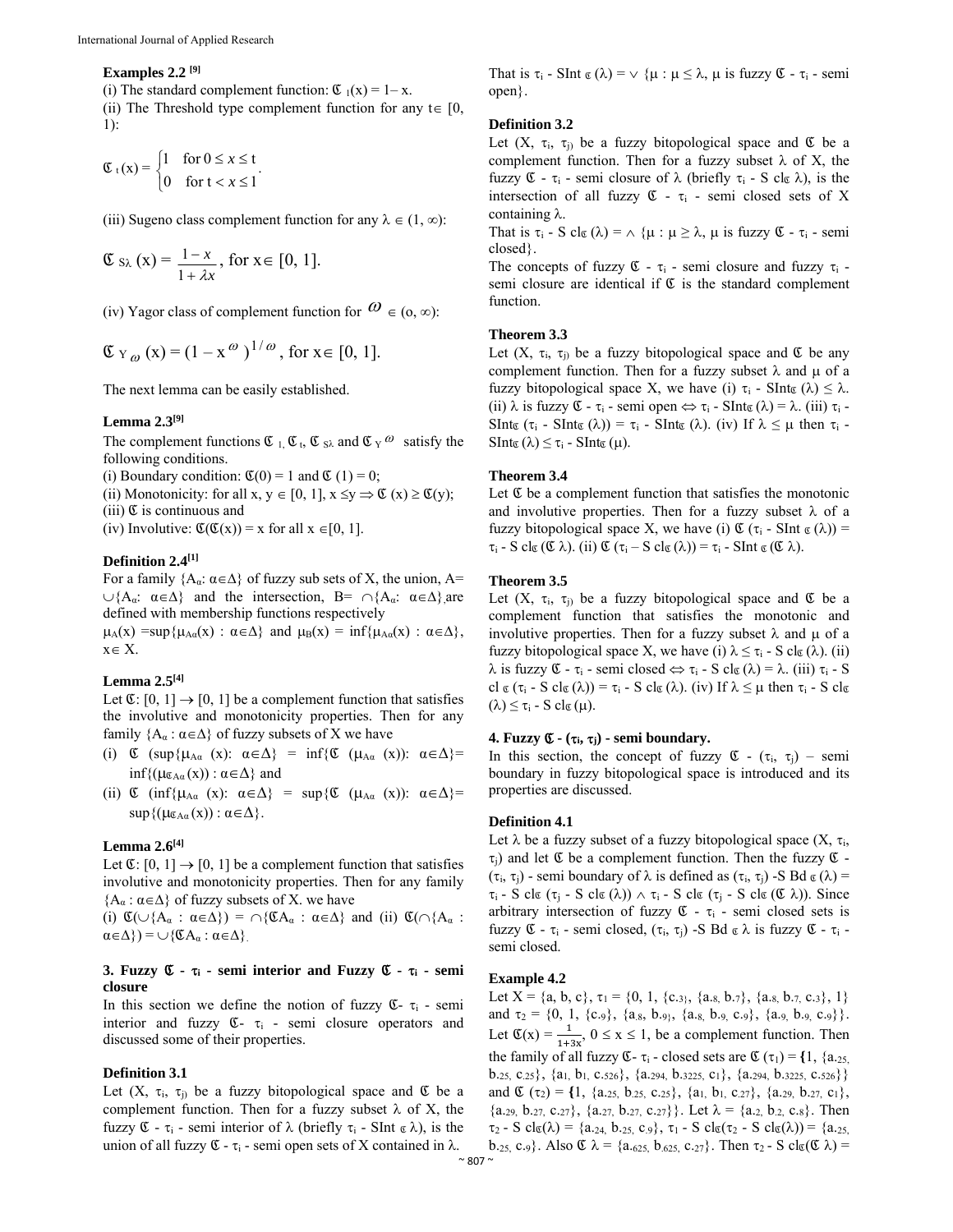${a_{.7, b_{.7, c_{.27}}}$  and  $\tau_1$  - S cl<sub>g</sub>( $\tau_2$  - S cl<sub>g</sub>( $\alpha$ )) = {a.<sub>8,</sub> b.<sub>8,</sub> c.<sub>4</sub>}. Then it can be evaluated that  $(\tau_1, \tau_2)$  - S  $Bd\sigma(\lambda) = \{a_{.25}, b_{.25},$  $c.4$ .

## **Proposition 4.3**

Let  $(X, \tau_i, \tau_j)$  be a fuzzy bitopological space and let  $\mathfrak C$  be a complement function that satisfies the involutive property. Then for any fuzzy subset  $\lambda$  of  $(X, \tau_i, \tau_j)$ ,  $(\tau_i, \tau_j)$  - S Bd  $\alpha \lambda$  =  $(\tau_i, \tau_j)$  - S Bd $\sigma(\mathfrak{C} \lambda)$ .

# **Proof.**

By using Definition 4.1,  $(\tau_i, \tau_j)$  - S Bd  $\alpha \lambda = \tau_i$  - S cl $\alpha (\tau_j$  - S cl  $\alpha$ )  $\wedge$   $\tau_i$  - S cl  $(\tau_i$  - S cl  $(\mathfrak{C} \lambda))$ . Since  $\mathfrak{C}$  satisfies the involutive property,  $\mathfrak{C}(\mathfrak{C} \lambda) = \lambda$ , that implies  $(\tau_i, \tau_j)$  - S Bd  $\alpha$  $\lambda = \tau_i$  - S clg ( $\tau_i$  - S clg  $\mathfrak{C}(\mathfrak{C} \lambda)$ )  $\wedge$   $\tau_i$  - S clg ( $\tau_i$  - S clg ( $\mathfrak{C} \lambda$ )) =  $(\tau_i, \tau_j)$  - S Bd  $\alpha$  ( $\alpha$ ). Therefore  $(\tau_i, \tau_j)$  - S Bd  $\alpha \lambda = (\tau_i, \tau_j)$  - S  $Bd\alpha$  ( $\alpha$ ).

The following example shows that the involutive property cannot be dropped from the hypothesis of Proposition 4.3.

# **Example 4.4**

Let  $X = \{a, b, c\}, \tau_1 = \{0, \{a_{.1}, b_{.2}, c_{.4}\}, \{a_{.2}, b_{.1}, c_{.7}\}, \{a_{.1}, b_{.1},$ c.<sub>4</sub>}, {a.<sub>2,</sub> b.<sub>2,</sub> c.<sub>7</sub>}, {a.<sub>7,</sub> b.<sub>7,</sub> c.<sub>7</sub>}, 1} and  $\tau_2 = \{0, \{a_{.1}, b_{.1}, c_{.2}\},\}$  $\{a_{.3}, b_{.3}, c_{.3}\}, \{a_{.5}, b_{.5}, c_{.5}\}, 1\}.$  Let  $\mathfrak{C}(x) = \sqrt{x}, 0 \le x \le 1$  be a complement function. We see that this complement function does not satisfy the involutive and monotonic properties. The family of all fuzzy  $\mathfrak{C}$ -  $\tau_i$  - closed sets are  $\mathfrak{C}$  ( $\tau_1$ ) = {0, {a.<sub>3,</sub> b.<sub>4,</sub>  $c.6$ },  $\{a.4, b.3, c.8\}$ ,  $\{a.3, b.3, c.6\}$ ,  $\{a.4, b.4, c.8\}$ ,  $\{a.8, b.8, c.8\}$ ,  $1\}$ and  $\mathfrak{C}(\tau_2) = \{0, \{a_{.3,}, b_{.3,}, c_{.4}\}, \{a_{.5,}, b_{.5,}, c_{.5}\}, \{a_{.7,}, b_{.7,}, c_{.7}\}, 1\}.$ Let  $\lambda = \{a_{.1}, b_{.0}, c_{.3}\}\$ . Then it can be evaluated that  $\tau_2$  - S  $cl \infty(\lambda) = \{a_{.2,} b_{0,} c_{.4}\}, \tau_1 - S \text{ } cl \infty(\tau_2 - S \text{ } cl \infty(\lambda)) = \{a_{.2,} b_{.2,} c_{.5}\}.$ Also  $\mathfrak{C} \lambda = \{a_{.3,} b_{0, C.5}\}\.$  Then it can be evaluated that  $\tau_2$  - S  $cl_{\mathfrak{C}}(\mathfrak{C} \lambda) = \{a_{.3, 0}, b_{.4, 0}, c_{.5}\}, \tau_1 - S \, cl_{\mathfrak{C}}(\tau_2 - S \, cl_{\mathfrak{C}}(\mathfrak{C} \lambda)) = \{a_{.3, 0}, b_{.4, 0}\}$ c.<sub>6</sub>}. Therefore  $(\tau_1 - \tau_2)$  - S Bd<sub>g</sub>( $\lambda$ ) = {a.<sub>2,</sub> b.<sub>2,</sub> c.<sub>5</sub>}. Now  $\mathfrak{C}$  ( $\mathfrak{C}$  $\lambda$ ) = {a.55, b<sub>0,</sub> c.71},  $\tau_2$  - S clgC (C $\lambda$ ) = {a.7, b.7, c.71} and  $\tau_1$  - S  $cl \in (\tau_2 - S \text{ } cl \in \mathfrak{C}(\mathfrak{C} \lambda)) = \{a_{.7}, b_{.7}, c_{.8}\}.$  Then  $(\tau_1 - \tau_2) - S \text{ } Bd \in \mathfrak{C}$  $\lambda$ ) = {a.<sub>3,</sub> b.<sub>4,</sub> c.<sub>6</sub>}. This implies that ( $\tau_1$  -  $\tau_2$ ) - S Bd<sub> $\sigma$ </sub>( $\lambda$ )  $\neq$  ( $\tau_1$  - $\tau_2$ ) - S Bd $\sigma(\mathfrak{C}\lambda)$ .

# **Proposition 4.5**

Let  $(X, \tau_i, \tau_j)$  be a fuzzy bitopological space and let  $\mathfrak C$  be a complement function that satisfies the monotonic and Involutive properties. If  $\lambda$  is fuzzy  $\mathfrak{C}$  -  $\tau_i$  – semi closed,  $i = 1$ , 2 then  $(\tau_i, \tau_j)$  - S Bd  $\alpha(\lambda) \leq \lambda$ .

## **Proof.**

Let  $\lambda$  be a fuzzy  $\mathfrak{C}$  -  $\tau_i$  - semi closed, i = 1, 2. By using Definition 4.1,  $(\tau_i, \tau_j)$  - S Bd  $\alpha \lambda = \tau_i$  - S cl $\alpha (\tau_i - S \text{ cl } \alpha(\lambda))$   $\wedge \tau_i$ - S cl $\mathfrak{g}$  ( $\tau_i$  - S cl $\mathfrak{g}$  ( $\mathfrak{C}$   $\lambda$ )). Since  $\mathfrak{C}$  satisfies the monotonic and involutive properties, by using Theorem 3.5, we have  $\tau_i$  - S  $cl \in \lambda = \lambda$ . Hence  $(\tau_i, \tau_j)$  - S Bd  $\in (\lambda) \leq \tau_i$  - S  $cl \in (\lambda) = \lambda$ .

The following example shows that if the complement function  $\mathfrak C$  does not satisfies the monotonic and involutive conditions, then the conclusion of Proposition 4.5 is false.

## **Example 4.6**

Let  $X = \{a, b\}, \tau_1 = \{0, \{a_{.6}, b_{.6}\}, \{a_{.75}, b_{.2}\}, \{a_{.6}, b_{.2}\}, \{a_{.75},$ b.<sub>6</sub>}, {a.<sub>75,</sub> b.<sub>61</sub>}, 1} and  $\tau_2 = \{0, \{a_{.6}, b_{.6}\}, \{a_{.75}, b_{.3}\}, \{a_{.6}, b_{.3}\},\$  $\{a_{.75, b.6\}, \{a_{.75, b.61}\}, 1\}$ . Let  $\mathfrak{C}(x) = \frac{2x}{1+x}$ ,  $0 \le x \le 1$ , be a complement function. We see that this complement function does not satisfy the involutive and monotonic properties.

Then the family of all fuzzy  $\mathfrak{C}$ -  $\tau_i$  - closed sets are  $\mathfrak{C}(\tau_1)$  =  ${\{0, \{a_{.8},b_{.8}\}, \{a_{.857}, b_{.333}\}, \{a_{.8}, b_{.333}\}, \{a_{.857}, b_{.8}\}, \{a_{.857}, b_{.76}\},\}$ 1} and  $\mathfrak{C}(\tau_2) = \{0, \{a_{.8}, b_{.8}\}, \{a_{.857}, b_{.461}\}, \{a_{.8}, b_{.461}\}, \{a_{.857}, b_{.861}\}$ b.<sub>8</sub>},  $\{a_{.857}, b_{.76}\}, 1\}$ . Let  $\lambda = \{a_{.7}, b_{.7}\}\$ . Then it can be evaluated that  $\tau_2$  - S cl $\sigma(\lambda) = \{a_{.7}, b_{.7}\}\$  and  $\tau_1$  - S cl $\sigma(\tau_2$  - S  $cl(\lambda) = \{a_{.7}, b_{.71}\}\.$  Also  $\mathfrak{C} \lambda = \{a_{.8}, b_{.8}\}\.$  Then it can be evaluated that  $\tau_1$  - S cl $g(\tau_2$  - S cl $g(\mathfrak{C} \lambda)$ ) = {a.g, b.g}. Therefore  $(\tau_1 - \tau_2)$  - S Bd<sub> $\sigma(\lambda)$ </sub> = {a<sub>-7,</sub> b<sub>-71</sub>}. This implies that  $(\tau_1 - \tau_2)$  - S  $Bd\sigma(\lambda) \nleq \lambda$ . Also  $\lambda$  is fuzzy  $\mathfrak{C}$  -  $\tau_i$  - semi closed, i=1,2.

## **Proposition 4.7**

Let  $(X, \tau_i, \tau_i)$  be a fuzzy bitopological space and let  $\mathfrak C$  be a complement function that satisfies the monotonic and involutive properties. If  $\lambda$  is fuzzy  $\mathfrak{C}$  -  $\tau_i$  – semi open,  $i = 1, 2$ then  $(\tau_i, \tau_j)$  - S Bd  $\alpha \geq \mathfrak{C} \lambda$ .

## **Proof.**

Let  $\lambda$  be a fuzzy  $\mathfrak{C}$  -  $\tau_i$  – semi open,  $i = 1, 2$ . Since  $\mathfrak{C}$  satisfies the involutive property, this implies that  $\mathfrak{C}(\mathfrak{C} \lambda)$  is fuzzy  $\mathfrak{C}$  - $\tau_i$  -semi open. Therefore  $\mathfrak{C} \lambda$  is a fuzzy  $\mathfrak{C}$  -  $\tau_i$  – semi closed. Since  $\mathfrak C$  satisfies the monotonic and involutive properties, by using Proposition 4.5,  $(\tau_i, \tau_j)$  - S  $Bd\sigma(\mathfrak{C} \lambda) \leq \mathfrak{C} \lambda$ . Also by using Proposition 4.3, we get  $(\tau_i, \tau_j)$  - S Bd  $\alpha \lambda \leq \mathfrak{C} \lambda$ . Hence the proof.

## **Example 4.8**

Let  $X = \{a, b\}, \tau_1 = \{0, \{a_{.6}, b_{.6}\}, \{a_{.75}, b_{.2}\}, \{a_{.6}, b_{.2}\}, \{a_{.75}, b_{.9}\}$ b.6},  $\{a_{.75}, b_{.61}$ , 1} and  $\tau_2 = \{0, \{a_{.6}, b_{.6}\}, \{a_{.75}, b_{.3}\}, \{a_{.6}, b_{.3}\},\$  ${a_{.75, b.6}}$ ,  ${a_{.75, b.61}}$ , 1}. Let  $\mathfrak{C}(x) = \frac{2x}{1+x}$ ,  $0 \le x \le 1$ , be a complement function. We see that this complement function does not satisfy the involutive and monotonic properties. Then the family of all fuzzy  $\mathfrak{C}$ -  $\tau_i$  - closed sets are  $\mathfrak{C}(\tau_1)$  =  ${0, {a_{.8},b_{.8}}, {a_{.857}, b_{.333}}, {a_{.8}, b_{.333}}, {a_{.857}, b_{.8}}, {a_{.857}, b_{.76}},$ 1} and  $\mathfrak{C}(\tau_2) = \{0, \{a_{.8}, b_{.8}\}, \{a_{.857}, b_{.461}\}, \{a_{.8}, b_{.461}\}, \{a_{.857}, b_{.861}\}$ b.8},  $\{a.857, b.76\}$ , 1}. Let  $\lambda = \{a.6, b.6\}$ . Then  $\lambda$  is  $\mathfrak{C}$  -  $\tau_i$  - semi open. It can be evaluated that  $\tau_2$  - S cl $\sigma(\lambda) = \{a_{.7}, b_{.6}\}, \tau_1$  - S  $cl_{\mathfrak{C}}(\tau_2 - S \text{ } cl_{\mathfrak{C}}(\lambda)) = \{a_{.7}, b_{.76}\}.$  Also  $\mathfrak{C} \lambda = \{a_{.75}, b_{.75}\}.$  Now  $\tau_2$  $-S \text{ cl}_{\mathfrak{C}}(\mathfrak{C} \lambda) = \{a_{.8}, b_{.8}\}, \tau_1 - S \text{ cl}_{\mathfrak{C}}(\tau_2 - S \text{ cl}_{\mathfrak{C}}(\mathfrak{C} \lambda)) = \{a_{.8}, b_{.8}\}.$ This implies that  $(\tau_1 - \tau_2)$  - S  $Bd\sigma(\lambda) = \{a_{.7}, b_{.76}\}\nleq \{a_{.75},$  $b_{.75}$ } =  $\mathfrak{C} \lambda$ .

## **Proposition 4.9**

Let  $(X, \tau_i, \tau_j)$  be a fuzzy bitopological space and let  $\mathfrak C$  be a complement function that satisfies the monotonic and involutive properties. If  $\lambda \leq \mu$  and  $\mu$  is fuzzy  $\mathfrak{C}$  -  $\tau_i$  – semi closed then  $(\tau_i, \tau_j)$  - S Bd  $\epsilon \lambda \leq \mu$ .

## **Proof.**

Let  $\lambda \leq \mu$  and  $\mu$  be a fuzzy  $\mathfrak{C}$  -  $\tau_i$  -semi closed. Since  $\mathfrak{C}$ satisfies the monotonic and involutive properties, by using Theorem 3.5, we have  $\lambda \leq \mu$  implies  $\tau_i$  - S cl $\sigma(\tau_j$  - S cl $\sigma(\lambda)) \leq$  $\tau_i$  - S cl<sub>c</sub> ( $\tau_j$  - S cl<sub>c</sub> ( $\mu$ )). By using Definition 4.1, ( $\tau_i$ ,  $\tau_j$ ) - S  $Bd_{\mathfrak{C}} \lambda = \tau_i - S \, cl_{\mathfrak{C}} (\tau_i - SCl_{\mathfrak{C}} \lambda) \wedge \tau_i - S \, cl_{\mathfrak{C}} (\tau_i - S \, cl_{\mathfrak{C}} (\mathfrak{C} \lambda)).$ Since  $\tau_i$  - S cl $\sigma(\tau_i - S \text{ cl } \sigma(\lambda)) \leq \tau_i$  - S cl $\sigma(\tau_i - S \text{ cl } \sigma(\mu))$  we have  $(\tau_i, \tau_j)$  - S Bd  $\alpha(\lambda) \leq \tau_i$  - S cl $\alpha(\tau_i - S \text{ cl } \alpha(\mu))$   $\wedge \tau_i$  - S cl $\alpha$  $(\tau_j - S \text{ cl } (\mathfrak{C} \lambda)) \leq (\tau_i, \tau_j) - S \text{ Bd } (\mu)$ . Again by using Theorem 3.5, we have  $\tau_i$  - S clg ( $\mu$ )=  $\mu$ . This implies that ( $\tau_i$ ,  $\tau_i$ ) - S Bd  $\sigma(\lambda) \leq \mu$ .

The following example shows that if the complement function  $\mathfrak C$  does not satisfies the monotonic and involutive properties, then the conclusion of Proposition 4.9 is false.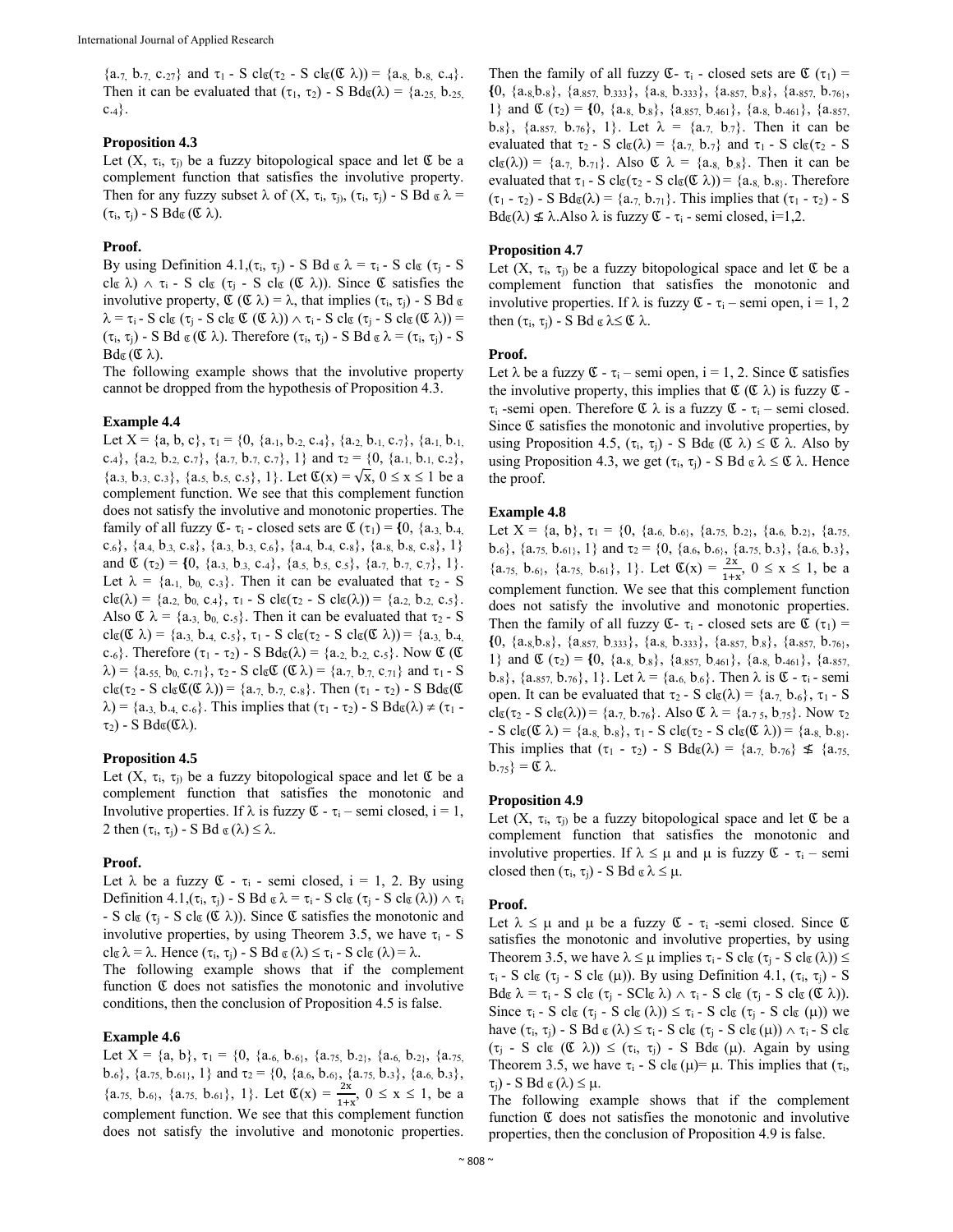#### **Example 4.10**

Let  $X = \{a, b, c\}$ ,  $\tau_1 = \{0, \{a_0, b_0, c_{.4}\}$ ,  $\{a_{.7}, b_0, c_0\}$ ,  $\{a_{.7}, b_0, c_{.8}\}$ c.4}, 1} and  $\tau_2 = \{0, \{a_0, b_0, c_0\}, \{a_0, c_0\}, \{a_0, b_0, c_0\}, 1\}.$ Let  $\mathfrak{C}(x) = \frac{1-x}{(1+x)^2}$ , be a complement function that does not satisfy the involutive condition. Then the family of all fuzzy **E**-  $\tau_i$  - closed sets are **C** ( $\tau_1$ ) = {1, {a<sub>1,</sub> b<sub>1</sub>, c<sub>.306</sub>}, {a<sub>104</sub>, b<sub>1</sub>, c<sub>1</sub>},  $\{a_{.104}, b_{1}, c_{.306}\}, 0\}$  and  $\mathfrak{C}(\tau_2) = \{\{a_{1}, b_{1}, c_{.2}\}, \{a_{.16}, b_{1}, c_{1}\},\}$  ${a_{.16, b_1, c_2}}, 0$ . Let  $\mu = {a_{.1, b_8, c_8}}$  be  $\mathfrak{C}$ -  $\tau_i$  - semi closed, i=1,2. Let  $\lambda = \{a_{.1}, b_{.7}, c_{.7}\}\$ . Then it can be evaluated that  $\tau_2$  - S cl $\sigma(\lambda)$  = {a<sub>1</sub>, b<sub>19</sub>, c<sub>7</sub>} and  $\tau_1$  - S cl $\sigma(\tau_2$  - S cl $\sigma(\lambda)$ ) =  ${a_{.1, b_{.9, c_{.9}}}$ . Also  $\mathfrak{C} \lambda = {a_{.7, b_{.1, c_{.1}}}$ . Then it can be evaluated that  $\tau_2$  - S clg( $\mathfrak{C} \lambda$ ) = {a.<sub>7,</sub> b.<sub>1,</sub> c.<sub>1</sub>},  $\tau_1$  - S clg( $\tau_2$  - S  $cl_{\mathfrak{C}}(\mathfrak{C} \lambda)$  = {a.s, b.<sub>2,</sub> c.<sub>2</sub>}. This implies that ( $\tau_1$  -  $\tau_2$ ) - S Bd<sub> $\mathfrak{C}(\lambda)$ </sub>  $= \{a_{.1, b_{.9, c.2}}\}\n\leq \{a_{.1, b_{.8, c.8}}\}.$ 

## **Proposition 4.11**

Let  $(X, \tau_i, \tau_i)$  be a fuzzy bitopological space and let  $\mathfrak C$  be a complement function that satisfies the monotonic and involutive properties. If  $\lambda \leq \mu$  and  $\mu$  is fuzzy  $\mathfrak{C}$  -  $\tau_i$  -semi open then  $(\tau_i, \tau_j)$  - S Bd  $\epsilon \lambda \leq \mathfrak{C} \mu$ .

## **Proof.**

Let  $\lambda \leq \mu$  and  $\mu$  be a fuzzy  $\mathfrak{C}$  -  $\tau_i$  -semi open. Since  $\mathfrak{C}$ satisfies the monotonic and involutive properties, by using Proposition 3.5, we have  $\mathfrak{C} \mu \leq \mathfrak{C} \lambda$  that implies  $\tau_i$  - S cl $\mathfrak{C}(\tau_i$  -S cl $\mathfrak{c}$  ( $\mathfrak{C}$   $\mu$ ))  $\leq \tau_i$  - S cl $\mathfrak{c}$  ( $\tau_j$  - S cl $\mathfrak{c}$  ( $\mathfrak{C}$   $\lambda$ )). By using Definition 4.1,  $(\tau_i, \tau_j)$  - S Bd  $\alpha \lambda = \tau_i$  - S cl $\alpha (\tau_j$  - S cl $\alpha \lambda$ )  $\wedge \tau_i$  - S cl $\alpha (\tau_j$  -S cl $\mathfrak{g}$  ( $\mathfrak{C}(\mathfrak{c})$ ). Taking complement on both sides, we get  $\mathfrak{C}$  (( $\tau_i$ ,  $(\tau_i)$  - S Bd $(\lambda)$ ) =  $\mathfrak{C}(\tau_i$  - S cl $(\tau_i - S \text{ cl } \alpha \lambda) \wedge \tau_i$  - S cl $(\tau_i - S \text{ cl } \alpha \lambda)$ cl  $(\mathfrak{C} \lambda)$ ). Since  $\mathfrak{C}$  satisfies the monotonic and involutive properties, by using Lemma 2.6, we have  $\mathfrak{C}$  ( $(\tau_i, \tau_j)$  - S Bd  $\mathfrak{g}$  $\lambda$ ) =  $\mathfrak{C}$  ( $\tau_i$  - S cl $\tau_i$  - S cl $\mathfrak{C}$  ( $\tau_i$ )  $\vee$   $\mathfrak{C}$  ( $\tau_i$  - S cl $\tau_i$  - S cl $\tau_i$  ( $\mathfrak{C}$   $\lambda$ ))). Since  $\tau_i$  - S cl<sub> $\mathfrak{C}$ </sub> ( $\tau_i$  - S cl<sub> $\mathfrak{C}$ </sub> ( $\mathfrak{C}$   $\mu$ ))  $\leq \tau_i$  - S cl $\mathfrak{C}$  ( $\tau_i$  - S cl $\mathfrak{C}$  ( $\mathfrak{C}$   $\lambda$ )),  $\mathfrak{C}((\tau_i, \tau_j) - S \boxtimes \mathfrak{c} \lambda) \geq \mathfrak{C}(\tau_i - S \text{ } \mathrm{cl}_{\mathfrak{C}}(\tau_j - S \text{ } \mathrm{cl}_{\mathfrak{C}}\lambda) \vee \tau_i - S \text{ } \mathrm{cl}_{\mathfrak{C}}(\tau_j$ - S cl $(\mathfrak{C} \mu)$ ). By using Lemma 3.4,  $\mathfrak{C}((\tau_i, \tau_i)$  - S Bd  $\alpha \lambda) \ge$  $(\tau_i$  - SInt  $(\tau_i$  - SInt( $\mathfrak{C} \lambda$ ))  $\vee$   $\tau_i$  - SInt  $(\tau_i$  - SInt ( $\mu$ ))). Since  $\mu$  is fuzzy  $\mathfrak{C}$  -  $\tau_i$  -semi open,  $\mathfrak{C}$  (( $\tau_i$ ,  $\tau_i$ ) - S Bd  $\alpha \lambda$ )  $\geq \mu$ . Since  $\mathfrak{C}$ satisfies the monotonic properties,  $(\tau_i, \tau_j)$  - S Bd  $\alpha \lambda \leq \alpha \mu$ .

The following example shows that if the complement function  $\mathfrak C$  does not satisfies the monotonic and involutive properties, then the conclusion of Proposition 4.11 is false.

## **Example 4.12**

Let  $X = \{a, b, c\}$ ,  $\tau_1 = \{0, \{a_0, b_0, c_4\}$ ,  $\{a_{.7}, b_0, c_0\}$ ,  $\{a_{.7}, b_0, c_0\}$ c.4}, 1} and  $\tau_2 = \{0, \{a_0, b_0, c_0\}, \{a_0, b_0, c_0\}, \{a_0, b_0, c_0\},$ 1}. Let  $\mathfrak{C}(x) = \frac{1-x}{(1+x)^2}$  be a complement function that does not satisfy the involutive property. Then the family of all fuzzy **E**-  $\tau_i$  - closed sets are **C** ( $\tau_1$ ) = {1, {a<sub>1,</sub> b<sub>1</sub>, c<sub>.306</sub>}, {a<sub>104</sub>, b<sub>1</sub>, c<sub>1</sub>},  $\{a_{.104}, b_{1}, c_{.306}\}, 0\}$  and  $\mathfrak{C}(\tau_2) = \{\{a_{1}, b_{1}, c_{.2}\}, \{a_{.16}, b_{1}, c_{1}\},\}$  $\{a_{.16}, b_1, c_{.2}\}, 0\}$ . Let  $\mu = \{a_{.7}, b_{.1}, c_{.6}\}$ . Then  $\mu$  is fuzzy  $\mathfrak{C}$ -  $\tau_i$ semi open. Let  $\lambda = \{a_{.7}, b_{.1}, c_{.1}\}\)$ . Then it can be evaluated that  $\tau_1$  - S cl $\sigma(\tau_2$  - S cl $\sigma(\lambda)) = \{a_{.8, b_{.9, c.2}}\}$ . Now  $\sigma \lambda = \{a_{.1, b_{.7, c}}\}$ c.7}. Then  $\tau_1$  - S cl<sub> $\mathfrak{gl}_2$ </sub> - S cl $\mathfrak{gl}_2(\mathfrak{C} \lambda)$  = {a.<sub>1,</sub> b.<sub>9,</sub> c.<sub>9</sub>}. This implies that  $(\tau_1 - \tau_2)$  - S Bd $\sigma(\lambda) = \{a_{.1}, b_{.9}, c_{.2}\}\$ . Therefore  $(\tau_1$  $- \tau_2$ ) - S Bd $\sigma(\lambda) \nleq \mathfrak{C} \mu = \{a_{.1, b_{.7, c_{.2}}}\}.$ 

#### **Proposition 4.13**

Let  $(X, \tau_i, \tau_j)$  be a fuzzy bitopological space. Let  $\mathfrak C$  be a complement function that satisfies the monotonic and involutive properties. Then for any fuzzy subset  $\lambda$  of X, we

have  $\mathfrak{C}((\tau_i, \tau_j) - S \text{ Bd } \mathfrak{c} \lambda) = (\tau_i - \text{SInt } (\tau_j - \text{SInt}(\lambda)) \vee \tau_i - \text{SInt } \lambda)$  $(\tau_i$  - SInt  $(\mathfrak{C} \lambda))$ ).

## **Proof.**

By using Definition 4.1,  $(\tau_i, \tau_j)$  - S Bd  $\alpha \lambda = \tau_i$  - S cl $\alpha (\tau_i$  - S cl  $\alpha$ )  $\wedge \tau$ <sub>i</sub> - SCl  $\alpha$  ( $\tau$ <sub>i</sub> - S cl  $\alpha$  ( $\alpha$   $\lambda$ )). Taking complement on both sides, we get  $\mathfrak{C}((\tau_i, \tau_j) - S \boxtimes \mathfrak{C}) = \mathfrak{C}(\tau_i - S \text{ cl}_{\mathfrak{C}}(\tau_i - S))$ clg  $\lambda$ )  $\wedge$   $\tau_i$  - S clg ( $\tau_j$  - S clg ( $\mathfrak{C}$   $\lambda$ )))). Since  $\mathfrak{C}$  satisfies the monotonic and involutive properties, by using Theorem 3.5, we have  $\mathfrak{C}((\tau_i, \tau_i) - S \boxtimes \mathfrak{c} \lambda) = \mathfrak{C}(\tau_i - S \text{ } \mathrm{cl}_{\mathfrak{C}}(\tau_i - S \text{ } \mathrm{cl}_{\mathfrak{C}} \lambda)) \vee \mathfrak{C}$  $(\tau_i$  - S clg  $(\tau_i$  - S clg  $(\mathfrak{C} \lambda))$ . Also by using Theorem 3.4,  $\mathfrak{C}$  $((\tau_i, \tau_j)$  - S Bd  $\alpha \lambda) = (\tau_i$  - SInt  $(\tau_j$  - SInt( $\alpha \lambda)$ )  $\vee$   $\tau_i$  - SInt ( $\tau_j$  - $SInt (\lambda))$ ).

The following example shows that if the monotonic and involutive conditions of the complement function  $\mathfrak C$  can be dropped, then the conclusion of Proposition 4.13 is false.

## **Example 4.14**

Let  $X = \{a, b, c\}, \tau_1 = \{0, \{a_{.1}, b_{.2}, c_{.3}\}, \{a_{.5}, b_{.7}, c_{.8}\}, 1\}$  and  $\tau_2 = \{0, \{a_{.2}, b_{.3}, c_{.1}\}, \{a_{.1}, b_{.5}, c_{.6}\}, \{a_{.1}, b_{.3}, c_{.1}\}, \{a_{.2}, b_{.5}, c_{.6}\},\$ 1}. Let  $\mathfrak{C}(x) = \sqrt{x}$  be a complement function that does not satisfy the monotonic and involutive properties. Then the family of all fuzzy  $\mathfrak{C}$ -  $\tau_i$  - closed sets are given by  $\mathfrak{C}(\tau_1) = \{0,$  $\{a_{.3}, b_{.4}, c_{.5}\}, \{a_{.7}, b_{.8}, c_{.9}\}, 1\}$  and  $\mathfrak{C}(\tau_2) = \{0, \{a_{.4}, b_{.5}, c_{.3}\},$  ${a_{.3}, b_{.7}, c_{.8}}, {a_{.3}, b_{.5}, c_{.3}}, {a_{.4}, b_{.7}, c_{.8}}, 1}.$  Let  $\lambda = {a_{.2}, b_{.3}}$ c.<sub>2</sub>}. Then it can be evaluated that  $\tau_2$  - S cl $\sigma(\lambda) = \{a_{.2, 0, .3, .c_{.2}}\},\$  $\tau_1$  - S cl $\sigma(\tau_2$  - S cl $\sigma(\lambda)) = \{a_{.3, b_{.3, c_{.3}}}\}\.$  Now  $\lambda = \{a_{.4, b_{.54, c_{.54}}}\}\.$ c.4}. Then  $\tau_2$  - S cl $g(\mathfrak{C} \lambda)$  = {a.4, b.6, c.7} and  $\tau_1$  - S cl $g(\tau_2$  - S  $cl \in (\mathfrak{C} \lambda)$  = {a.4, b.7, c.7}. This implies that  $(\tau_1 - \tau_2)$  - S Bd $\infty(\lambda)$ = {a.3, b.3, c.3}. Ձ ((1 - 2) - S BdՁ()) = {a.5, b.5, c.5}. Then it can be evaluated that  $\tau_2$  - S Int<sub> $\alpha(\lambda)$ </sub> = {a.<sub>2,</sub> b.<sub>3,</sub> c<sub>.15</sub>},  $\tau_1$  - S Int<sub>σ</sub>(τ<sub>2</sub> - S Int<sub>σ</sub>(λ)) = {a.<sub>2,</sub> b.<sub>3,</sub> c.<sub>3</sub>}. Now  $\&$  λ = {a.<sub>4,</sub> b<sub>.54,</sub> c.<sub>4</sub>}. Then  $\tau_2$  - S Interaction  $\lambda$ ) = {a.<sub>2,</sub> b.<sub>3,</sub> c.<sub>2</sub>},  $\tau_1$  - S Interaction  $\tau_2$  - S Interaction  $(\lambda)$ ) = {a.<sub>2,</sub> b.<sub>3,</sub> c.<sub>2</sub>}. This implies that  $\tau_1$  - S Int $g(\tau_2$  - S Int $g(\lambda)$ )  $\vee$   $\tau_1$  - S Int<sub> $\mathfrak{g}(\tau_2$  - S Int $\mathfrak{g}(\mathfrak{C} \lambda))$  = {a.<sub>2,</sub> b.<sub>3,</sub> c.<sub>3</sub>}. Also  $\mathfrak{C}((\tau_1 - \tau_2)$  -</sub>  $S B d\sigma(\lambda) = \{a_{.5}, b_{.5}, c_{.5}\} \neq \{a_{.2}, b_{.3}, c_{.3}\} = \tau_1 - S Int_{\sigma}(\tau_2 - S)$  $Int_{\mathfrak{C}}(\lambda)) \vee \tau_1$  - S  $Int_{\mathfrak{C}}(\tau_2$  - S  $Int_{\mathfrak{C}}(\mathfrak{C} \lambda)).$ 

#### **Proposition 4.15**

Let  $(X, \tau_i, \tau_j)$  be a fuzzy bitopological space. Let  $\mathfrak C$  be a complement function that satisfies the monotonic and involutive properties. Then for any fuzzy subset  $\lambda$  of X, we have  $(\tau_i, \tau_j)$  - S Bd  $\alpha \lambda = (\tau_i - S \text{ cl } \alpha (\tau_j - S \text{ cl } \alpha (\lambda))) \wedge \alpha (\tau_i - \alpha)$ SInt  $(\tau_i$  - SInt  $(\lambda))$ ).

#### **Proof.**

By using Definition 4.1, we have  $(\tau_i, \tau_j)$  - S Bd  $\alpha \lambda = \tau_i$  - S cla  $(\tau_i$  - S cl $\alpha \lambda$ )  $\wedge \tau_i$  - S cl $\alpha$  ( $\tau_i$  - S cl $\alpha$  ( $\alpha \lambda$ )). Since  $\alpha$  satisfies the monotonic and involutive properties, by using Theorem3.4, we have  $(\tau_i, \tau_j)$  - S Bd  $\alpha \lambda = \tau_i$  - S cl $\alpha (\tau_i - S \text{ clear } \lambda) \wedge \alpha (\tau_i - \lambda)$ SInt  $(\tau_i$  - SInt( $\lambda$ ))).

The next example shows that if the complement function  $\mathfrak C$ does not satisfies the monotonic and involutive properties, then the conclusion of Proposition 4.15 is false.

#### **Example 4.16**

Let  $X = \{a, b, c\}, \tau_1 = \{0, \{a_0, b_0, c_4\}, \{a_{.7}, b_0, c_0\}, \{a_{.7}, b_0, c_0\}, \tau_2 = \{a_{.7}, b_{.7}\}$ c.4}, 1} and  $\tau_2 = \{0, \{a_0, b_0, c_0\}, \{a_6, b_0, c_0\}, \{a_6, b_0, c_0\}, 1\}.$ Let  $\mathfrak{C}(x) = \frac{1-x}{(1+x)^2}$  be a complement function that does not satisfy the involutive properties. Then the family of all fuzzy  $\mathfrak{C}$ -  $\tau_i$  - closed sets are given by  $\mathfrak{C}(\tau_1) = \{1, \{a_1, b_1, c_{.306}\},\}$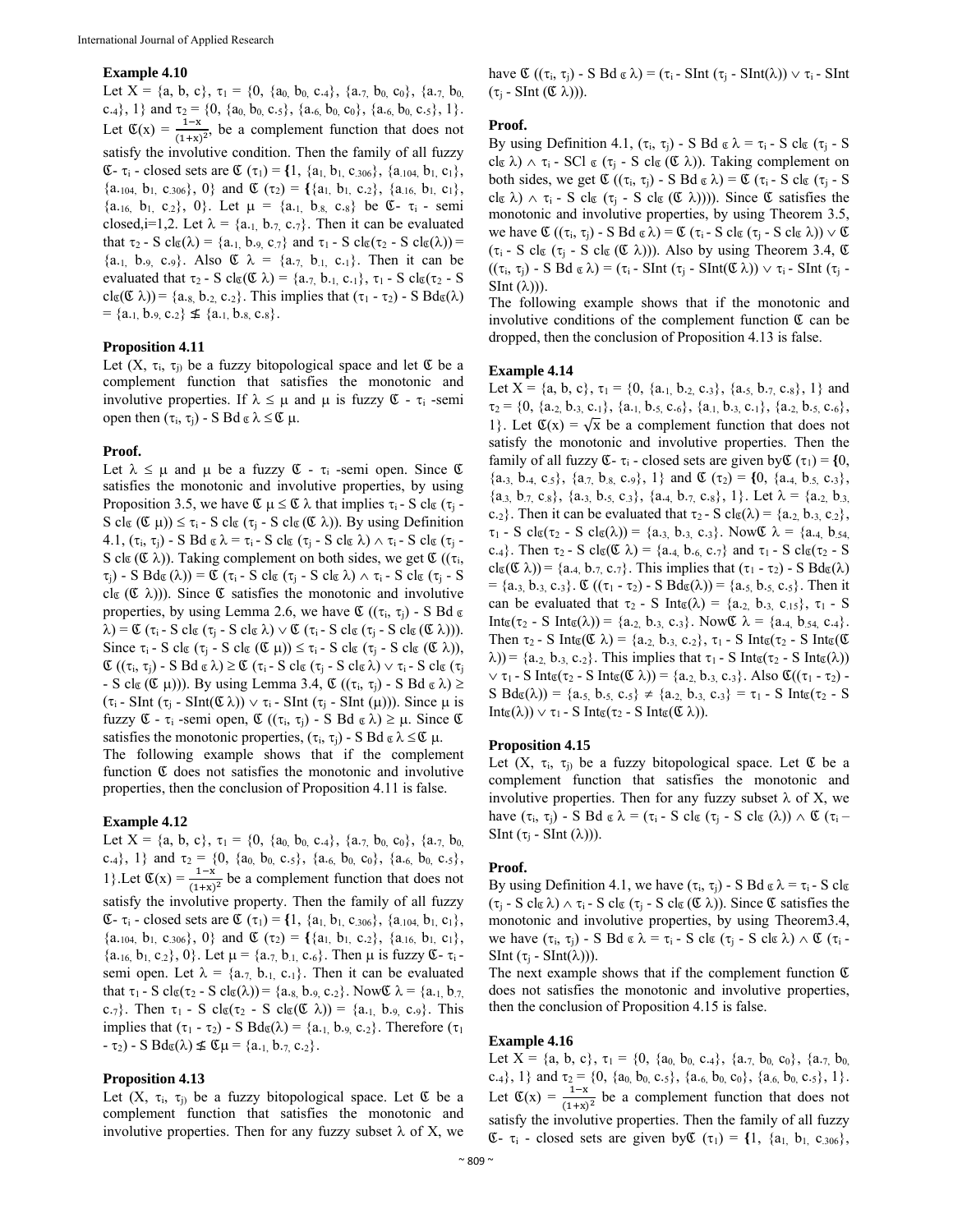$\{a_{.104}, b_{1}, c_{1}\}, \{a_{.104}, b_{1}, c_{.306}\}, 0\}$  and  $\mathfrak{C}(\tau_2) = \{1, \{a_1, b_1, c_2\},\}$  ${a_{.16, b_1, c_1}, {a_{.16, b_1, c_2}}, 0}.$  Let  $\lambda = {a_{.1, b_{.1, c.5}}}.$  Then it can be evaluated that  $\tau_2$  - S cl<sub>g</sub>( $\lambda$ ) = {a<sub>-1,</sub> b<sub>-2,</sub> c<sub>-5</sub>},  $\tau_1$  - S cl<sub>g</sub>( $\tau_2$ )  $-S \text{ cl}_{\mathfrak{C}}(\lambda)) = \{a_{.1}, b_{.3}, c_{.6}\}.$  Now  $\mathfrak{C} \lambda = \{a_{.7}, b_{.7}, c_{.22}\}.$  Then  $\tau_2$ S cl $g(\mathfrak{C} \lambda) = \{a_{.7}, b_{.8}, c_{.7}\}$  and  $\tau_1$  - S cl $g(\tau_2$  - S cl $g(\mathfrak{C} \lambda)) = \{a_{.8}\}$ b.<sub>9,</sub> c.<sub>8</sub>}. Therefore  $(\tau_1 - \tau_2)$  - S Bd<sub>g</sub>( $\lambda$ ) = {a.<sub>1,</sub> b.<sub>3,</sub> c.<sub>6</sub>}. Then it can be evaluated that  $\tau_2$  - S Int<sub> $\alpha(\lambda)$ </sub> = {a<sub>-1,</sub> b<sub>0,</sub> c<sub>-5</sub>},  $\tau_1$  - S Int $\mathfrak{g}(\tau_2$  - S Int $\mathfrak{g}(\lambda)$ ) = {a<sub>0,</sub> b<sub>0,</sub> c.<sub>5</sub>}. Also  $\mathfrak{C}(\tau_1$  - S Int $\mathfrak{g}(\tau_2$  - S Int<sub> $\alpha(\lambda)$ </sub>) = {a<sub>1,</sub> b<sub>1,</sub> c.<sub>22</sub>}. This implies that  $\tau_1$  - S cl<sub> $\alpha(\tau_2$ </sub> - S  $cl(\lambda)) \wedge \mathfrak{C}(\tau_1 - S \text{ Int }(\tau_2 - S \text{ Int }(\lambda))) = \{a_{.1}, b_{.3}, c_{.22}\}.$ Therefore  $(\tau_1 - \tau_2)$  - S Bd<sub> $\alpha(\lambda)$ </sub> = {a<sub>-1,</sub> b<sub>-3,</sub> c<sub>-6</sub>}  $\neq$  {a<sub>-1,</sub> b<sub>-3,</sub> c<sub>-22</sub>}  $= \tau_1$  - S clg( $\tau_2$  - S clg( $\lambda$ ))  $\wedge$   $\mathfrak{C}(\tau_1$  - S Intg( $\tau_2$  - S Intg( $\lambda$ ))).

# **Proposition 4.17**

Let  $(X, \tau_i, \tau_j)$  be a fuzzy bitopological space. Let  $\mathfrak C$  be a complement function that satisfies the monotonic and involutive properties. Then for any fuzzy subset  $\lambda$  of X, we have  $(\tau_i, \tau_j)$  - S Bd  $\alpha (\tau_i$  - SInt  $(\tau_j$  - SInt( $\lambda$ ))  $\leq (\tau_i, \tau_j)$  - S Bd  $\alpha$ λ.

## **Proof.**

Since the complement function  $\mathfrak C$  satisfies the monotonic and involutive properties, by using Proposition 4.15, we have  $(\tau_i)$ ,  $\tau_i$ ) - S Bd $g(\tau_i$  - SInt  $(\tau_i$  - SInt( $\lambda$ ))) =  $\tau_i$  - S cl $g(\tau_i$  - S cl $g(\tau_i -$ SInt  $(\tau_j$  - SInt( $\lambda$ ))))  $\wedge$  C ( $\tau_i$  - SInt ( $\tau_j$  - SInt ( $\tau_i$  - SInt ( $\tau_i$  - $SInt(\lambda))$ )). Since  $\tau_i$  - SInt ( $\tau_i$  - SInt( $\lambda$ )) is fuzzy  $\mathfrak{C}$  -  $\tau_i$  – semi open,  $(\tau_i, \tau_j)$  - S Bd  $\mathfrak{g}(\tau_i$  - SInt  $(\tau_i$  - SInt( $\lambda$ ))) =  $\tau_i$  - SCl  $\mathfrak{g}(\tau_i$  - S cl $\mathfrak{c}$  ( $\tau_i$  - SInt ( $\tau_j$  - SInt( $\lambda$ ))))  $\wedge$  ( $\tau_i$  - SInt( $\tau_j$  - SInt( $\lambda$ ))). Since  $\tau_i$  - SInt ( $\tau_i$  - SInt( $\lambda$ ))  $\leq \lambda$ , by using Theorm 3.5, we have  $\tau_i$  -S cl $\mathfrak{g}$  ( $\tau_j$  - S cl $\mathfrak{g}$  ( $\tau_i$  - SInt ( $\tau_j$  - SInt( $\lambda$ ))))  $\leq \tau_i$  - S cl $\mathfrak{g}$  ( $\tau_j$  - S cl $\mathfrak{g}$ ( $\lambda$ )). Thus  $(\tau_i, \tau_j)$ - S Bd  $\alpha (\tau_i$ - SInt  $(\tau_j$ - SInt $(\lambda))$ )  $\leq \tau_i$ - S cl $\alpha (\tau_j)$ - S cl<sub> $\mathfrak{C}(\lambda)$ </sub>  $\wedge$   $\mathfrak{C}(\tau_i$  - SInt $(\tau_i$  - SInt $(\lambda))$ . Since  $\mathfrak{C}$  satisfies the monotonic and involutive properties, by using Theorem 3.4, we have  $(\tau_i, \tau_j)$  -S Bd  $\alpha(\tau_i$  - SInt  $(\tau_j$  - SInt( $\lambda$ )))  $\leq \tau_i$  - S cl $\alpha(\tau_j$  -S cl $(\lambda)$ )  $\wedge$   $\tau_i$  - S cl $(\tau_i$  - S cl $(\mathfrak{C} \lambda)$ ). By using Definition 4.1, we have  $(\tau_i, \tau_j)$  - S Bd  $\alpha(\tau_i$  - SInt  $(\tau_j$  - SInt( $\lambda$ )))  $\leq (\tau_i, \tau_j)$  - $S Bd \sigma (\lambda)$ .

The next example shows that if the complement function  $\mathfrak C$ does not satisfies the monotonic and involutive properties, then the conclusion of Proposition 4.17 is false.

## **Example 4.18**

In Example 3.16,  $\lambda = \{a_{.1}, b_{.1}, c_{.5}\}$  implies that  $\tau_1$  - S Inter-S Int $\epsilon(\lambda)$ ) = {a<sub>0,</sub> b<sub>0,</sub> c.<sub>5</sub>}. Then  $\tau_2$  - S cl $\epsilon$ { $\tau_1$  - S Int $\epsilon(\tau_2$  - S  $Int_{\mathfrak{C}}(\lambda)) = \{a_{.1, b_{.1, c_{.8}}}, \tau_1 - S \text{ cl}_{\mathfrak{C}}(\tau_2 - S \text{ cl}_{\mathfrak{C}}\{\tau_1 - S \text{ Int}_{\mathfrak{C}}(\tau_2 - S \text{ cl}_{\mathfrak{C}}\{\tau_1 - S \text{ Int}_{\mathfrak{C}}(\tau_2 - S \text{ Int}_{\mathfrak{C}}\{\tau_2 - S \text{ Int}_{\mathfrak{C}}\{\tau_3 - S \text{ Int}_{\mathfrak{C}}(\tau_3 - S \text{ Int}_{\mathfrak{C}}\{\tau_4 - S \text{ Int}_{\mathfrak{C}}\{\tau_$  $Int_{\mathfrak{C}}(\lambda))\}) = \{a_{.1}, b_{.8}, c_{.9}\}.$  Now  $\mathfrak{C}(\tau_1 - S Int_{\mathfrak{C}}(\tau_2 - S Int_{\mathfrak{C}}(\lambda))) =$  ${a_1, b_1, c_{22}}$  then  $\tau_2$  - S clos { $\mathfrak{C}(\tau_1$  - S Into  $(\tau_2$  - S Into  $(\lambda))$ } =  $\{a_1, b_1, c_{.23}\}, \tau_1$  - S  $\text{cl}\_{\mathfrak{C}}(\tau_2$  - S  $\text{cl}\_{\mathfrak{C}}\{\mathfrak{C}(\tau_1 - S \text{ Int}_{\mathfrak{C}}(\tau_2 - S))\}$  $Int_{\mathfrak{C}}(\lambda))$ }) = {a<sub>1</sub>, b<sub>1</sub>, c<sub>-5</sub>}. This implies that ( $\tau_1$  -  $\tau_2$ ) - S Bd<sub> $\mathfrak{C}(\tau_1)$ </sub>  $-S Int_{\mathfrak{C}}(\tau_2 - S Int_{\mathfrak{C}}(\lambda))) = \{a_{.1, b_{.8, c_{.5}}\} \nleq (\tau_1 - \tau_2) - S B d_{\mathfrak{C}}(\lambda)$  $= \{a_{.1}, b_{.3}, c_{.6}\}.$ 

# **Proposition 4.19**

Let  $(X, \tau_i, \tau_j)$  be a fuzzy bitopological space. Let  $\mathfrak C$  be a complement function that satisfies the monotonic and involutive properties. Then  $(\tau_i, \tau_j)$  -S Bd $\alpha(\tau_i - S \text{ cl } \alpha)$  -S cl $\alpha$  $(\lambda)) \leq (\tau_i, \tau_j)$  - S Bd  $\alpha(\lambda)$ .

## **Proof.**

Since the complement function  $\mathfrak C$  satisfies the monotonic and involutive properties, by using Proposition 4.15, we have  $(\tau_i)$ ,

 $\tau_i$ ) - S Bd $g(\tau_i$  - S cl $g(\tau_i - S \text{ cl } g(\lambda))) = \tau_i$  - S cl $g(\tau_i - S \text{ cl } g(\tau_i - \lambda))$ S cl $(g(\tau_i - S \text{ cl } (X)))) \wedge \mathfrak{C} (\tau_i - S \text{ Int } (\tau_i - S \text{ Int } (\tau_i - S \text{ cl } (X_i - S)))$ cl $g(\lambda)$ ))). By using Theorem[ 3.4], we have  $\tau_i$  - S cl $g(\tau_i$  - S cl $g$  ( $\tau_i$  - S cl $g$  ( $\tau_j$  - S cl $g$  ( $\lambda$ )))) =  $\tau_i$  - S cl $g$  ( $\tau_j$  - S cl $g$  ( $\lambda$ )) that implies  $(\tau_i, \tau_j)$  - S Bd  $\alpha(\tau_i$  - S cl $\alpha(\tau_j$  - S cl $\alpha(\lambda))$ ) =  $\tau_i$  - S cl $\alpha(\tau_j)$  $-S \text{ cl } (\lambda) \wedge C (\tau_i - \text{SInt} (\tau_i - \text{S Int} (\tau_i - S \text{ cl } (\tau_i - S \text{ cl } (\lambda))))).$ Since  $\lambda \leq \tau_i$  - S clg ( $\tau_i$  - S clg ( $\lambda$ )), that implies  $\tau_i$  - SInt ( $\tau_i$  - $\text{SInt } (\lambda)) \leq \tau_i$  - SInt  $(\tau_i$  - SInt( $\tau_i$  - S clg  $(\tau_i$  - S clg  $(\lambda))$ ). Therefore  $(\tau_i, \tau_i)$  - S Bd  $\mathfrak{g}(\tau_i$  - S cl $\mathfrak{g}(\tau_i$  - S cl $\mathfrak{g}(\lambda))$ )  $\leq \tau_i$  - S cl $\mathfrak{g}$  $(\tau_i$  - S cl $(\lambda)$ )  $\wedge$  C ( $\tau_i$  - SInt ( $\tau_i$  - SInt( $\lambda$ ))). By using Theorem 3.4 and Definition 4.1, we get  $(\tau_i, \tau_j)$  - S Bd  $\alpha$  ( $\tau_i$  - S cl $\alpha$  ( $\tau_i$  - S  $cl(\delta(\lambda))) \leq (\tau_i, \tau_j) - S \text{ Bd } \mathfrak{g}(\lambda).$ 

The following example shows that if the complement function  $\mathfrak C$  does not satisfies the monotonic and involutive properties, then the conclusion of Proposition 4.19 is false.

#### **Example 4.20**

Let  $X = \{a, b, c\}, \tau_1 = \{0, 1, \{c_{.3}\}, \{a_{.8}, b_{.7}\}, \{a_{.8}, b_{.7}, c_{.3}\}, 1\}$ and  $\tau_2 = \{0, 1, \{c_{.9}\}, \{a_{.8}, b_{.9}\}, \{a_{.8}, b_{.9}, c_{.9}\}, \{a_{.9}, b_{.9}, c_{.9}\}\}.$ Let  $\mathfrak{C}(x) = \frac{1}{1+3x}$  be a complement function that does not satisfy the involutive property. Then the family of all fuzzy Ձ- i - closed sets are given byՁ (1) = **{**1, {a.25, b.25, c.25},  ${a_1, b_1, c.s_2, \}, \{a_{.294}, b_{.3225}, c_1\}, \{a_{.294}, b_{.3225}, c_{.526}\}$  and  $\mathfrak C(\tau_2)$  $= \{1, \{a_{.25}, b_{.25}, c_{.25}\}, \{a_1, b_1, c_{.27}\}, \{a_{.29}, b_{.27}, c_1\}, \{a_{.29}, b_{.27}\}$ c.<sub>27</sub>},  $\{a_{.27}, b_{.27}, c_{.27}\}\}\.$  Let  $\lambda = \{a_{.2}, b_{.2}, c_{.8}\}\.$  Then it can be evaluated that  $\tau_1$  - S cl $g(\tau_2$  - S cl $g(\lambda)$ ) = {a.<sub>25,</sub> b.<sub>25,</sub> c.<sub>9</sub>}. Now  $g$  $\lambda = \{a_{.625, b_{.625, c.27}}\}.$  Then  $\tau_1$  - S cl<sub>g</sub>( $\tau_2$  - S cl<sub>g</sub>( $\mathcal{L}(\lambda)$ ) = {a.g. b.s, c.4}. This implies that  $(\tau_1 - \tau_2)$  - S  $Bd\sigma(\lambda) = \{a_{.25, b_{.25, c}}\}$ c.4}. Let  $\mu = \tau_1 - S$  cl $\sigma(\tau_2 - S \text{ cl } \sigma(\lambda)) = \{a_{.25}, b_{.25}, c_{.9}\}\.$  Then it can be evaluated that  $\tau_2$  - S cl<sub>c</sub>( $\mu$ ) = {a.<sub>25,</sub> b.<sub>26,</sub> c<sub>.9</sub>},  $\tau_1$  - S  $clc(\tau_2 - S \text{ } cl \mathfrak{g}(\mu)) = \{a_{.25,} b_{.26,} c_{.91}\}.$  Now  $\mathfrak{C} \mu = \mathfrak{C} (\tau_1 - S \text{ } cl \mathfrak{g}(\tau_2))$  $-S \text{ cl}_{\mathfrak{C}}(\lambda)) = \{a_{.6, b_{.6, c.27}}\}.$  Then it can be calculated that  $\tau_2$ . S cl $g(\mathfrak{C} \mu) = \{a_{.7}, b_{.6}, c_{.27}\}, \tau_1 - S$  cl $g(\tau_2 - S$  cl $g(\mathfrak{C} \mu)) = \{a_{.7},$ b.7, c.4}. This implies that  $\tau_1$  - S cl $\epsilon(\tau_2$  - S cl $\epsilon(\tau_1$  - S cl $\epsilon(\tau_2$  - S  $\text{cl}_{\mathfrak{C}}(\lambda))$ )  $\wedge \tau_1$  - S  $\text{cl}_{\mathfrak{C}}(\tau_2$  - S  $\text{cl}_{\mathfrak{C}}(\mathfrak{C} \tau_1$  - S  $\text{Int}_{\mathfrak{C}}(\tau_2$  - S  $\text{Int}_{\mathfrak{C}}(\lambda))$ ])  $= \{a_{.25,} b_{.26,} c_{.91} \} \wedge \{a_{.7,} b_{.7,} c_{.4} \} = \{a_{.25,} b_{.26,} c_{.4} \}$ . This implies that  $(\tau_1 - \tau_2)$  - S Bd $g(\tau_1 - S \text{ cl } g(\tau_2 - S \text{ cl } g(\lambda))) = \{a_{.25}, b_{.26}, c_{.4}\}.$ But  $(\tau_1 - \tau_2)$  - S Bd<sub> $\mathfrak{g}(\lambda) = \{a_{.25}, b_{.25}, c_{.4}\}\$ . Therefore  $(\tau_1 - \tau_2)$  -</sub>  $S B d\epsilon(\tau_1 - S c\epsilon(\tau_2 - S c\epsilon(\lambda))) \nleq (\tau_1 - \tau_2) - S B d\epsilon(\lambda).$ 

## **Proposition 4.21**

Let  $(X, \tau_i, \tau_i)$  be a fuzzy bitopological space. Let  $\mathfrak C$  be a complement function that satisfies the monotonic and involutive properties. Then  $(\tau_i, \tau_j)$  - S Bd  $\alpha(\lambda \vee \mu) \leq (\tau_i, \tau_j)$  - S  $Bd \mathfrak{g}(\lambda) \vee (\tau_i, \tau_j)$  - S  $Bd \mathfrak{g}(\mu)$ .

## **Proof.**

By using Definition 4.1,  $(\tau_i, \tau_j)$  -S Bd  $\alpha(\lambda \vee \mu) = \tau_i$  - S cl $\alpha(\tau_i$  -S cl  $(\lambda \vee \mu)$   $\wedge \tau_i$  - S cl  $(\tau_i - S \text{ cl } (\mathfrak{C} (\lambda \vee \mu)))$ . Since the complement function Ձ satisfies the monotonic and involutive properties, by using Theorem 3.5, we have  $(\tau_i, \tau_j)$  -S Bd  $\mathfrak{g}(\lambda \vee \mu) = (\tau_i - S \text{ cl } \mathfrak{g}(\tau_j - S \text{ cl } \mathfrak{g}(\lambda)) \vee \tau_i - S \text{ cl } \mathfrak{g}(\tau_j - S \text{ cl } \mathfrak{g}$ ( $\mu$ )))  $\wedge \tau$ <sub>i</sub> - S cl $\sigma$  ( $\tau$ <sub>i</sub> - S cl $\sigma$  ( $\sigma$  ( $\wedge \nu$  $\mu$ )). By using Lemma 2.6 and Theorem 3.5, we have  $(\tau_i, \tau_j)$  - S Bd  $\alpha(\lambda \lor \mu) \leq (\tau_i - S \text{ cl } \alpha)$  $(\tau_j - S \text{ cl } \alpha(\lambda))) \vee (\tau_i - S \text{ cl } \alpha(\tau_j - S \text{ cl } \alpha(\mu))) \wedge (\tau_i - S \text{ cl } \alpha(\tau_i - S$ clg  $(\mathfrak{C} \lambda)) \wedge (\tau_i$  - S clg  $(\tau_i$  - S clg  $(\mathfrak{C} \mu))$ . That implies  $(\tau_i, \tau_i)$ - S Bd $\alpha(\lambda \vee \mu) \leq (\tau_i - S \text{ cl } \alpha (\tau_j - S \text{ cl } \alpha (\lambda))) \wedge (\tau_i - S \text{ cl } \alpha (\tau_j - S \text{ cl } \alpha$  $\text{cl}_{\mathfrak{C}}(\mathfrak{C} \lambda)) \vee (\tau_i - S \text{ cl}_{\mathfrak{C}}(\tau_i - S \text{ cl}_{\mathfrak{C}}(\mu))) \wedge (\tau_i - S \text{ cl}_{\mathfrak{C}}(\tau_i - S \text{ cl}_{\mathfrak{C}}$  $(\mathfrak{C} \mu)$ )). By using Definition 4.1,  $(\tau_i, \tau_j)$  -S Bd  $\alpha (\lambda \lor \mu) \leq ((\tau_i,$  $\tau_i$ ) - S Bd  $\mathfrak{g}(\lambda)$ )  $\vee$  (( $\tau_i$ ,  $\tau_i$ ) - S Bd  $\mathfrak{g}(\mu)$ ).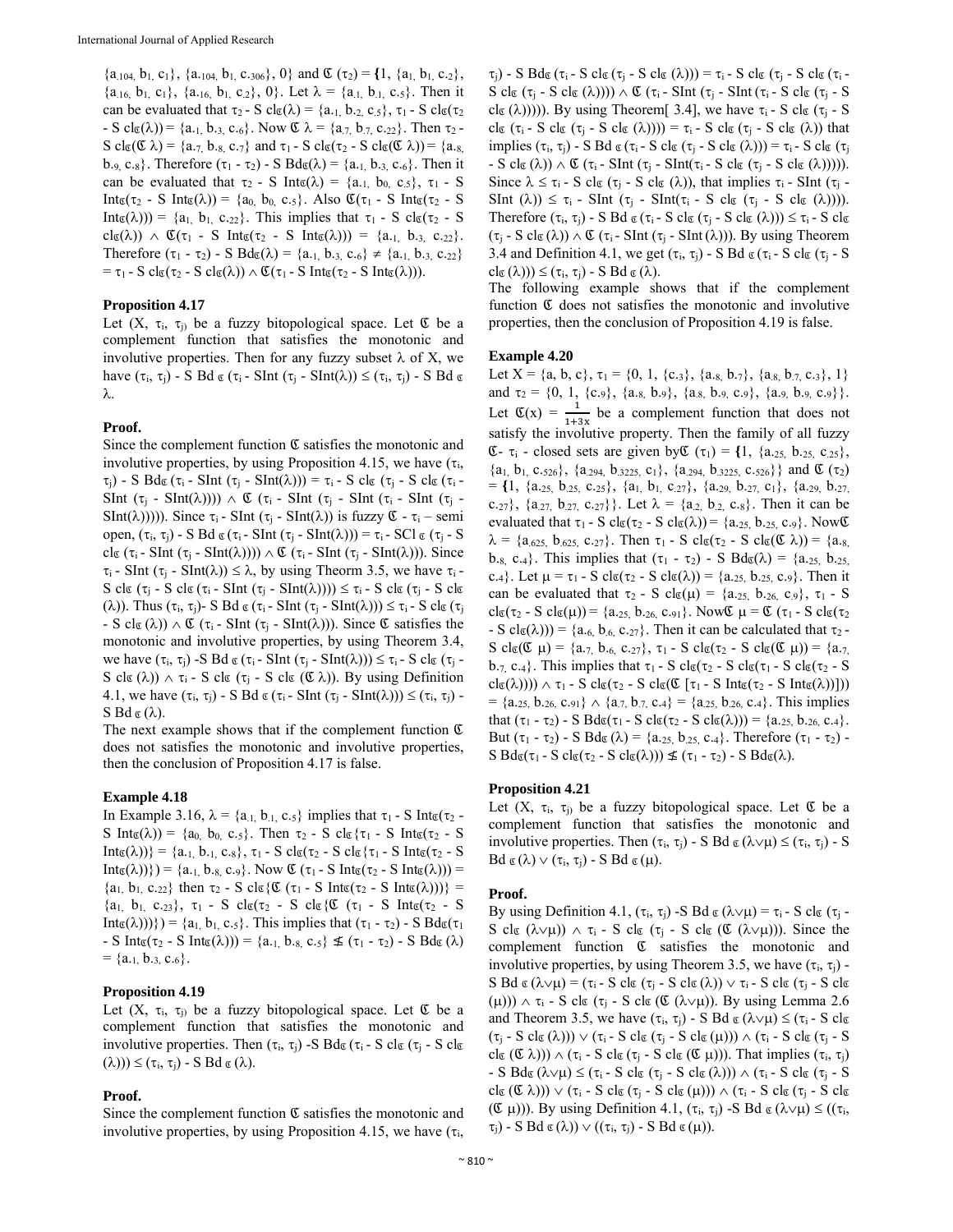The following example shows that if the complement function  $\mathfrak C$  does not satisfies the monotonic and involutive properties, then the conclusion of Proposition 4.21 is false.

## **Example 4.22**

Let  $X = \{a, b, c\}$ ,  $\tau_1 = \{0, \{a_0, b_0, c_4\}$ ,  $\{a_{.7}, b_0, c_0\}$ ,  $\{a_{.7}, b_0, c_0\}$ c.4}, 1} and  $\tau_2 = \{0, \{a_0, b_0, c_0\}, \{a_6, b_0, c_0\}, \{a_6, b_0, c_0\}, 1\}.$ Let  $\mathfrak{C}(x) = \frac{1-x}{(1+x)^2}$  be a complement function that does not satisfy the involutive property. Then the family of all fuzzy  $\mathfrak{C}$ -  $\tau_i$  - closed sets are given by  $\mathfrak{C}(\tau_1) = \{1, \{a_1, b_1, c_{.306}\},\}$  $\{a_{.104}, b_{1}, c_{1}\}, \{a_{.104}, b_{1}, c_{.306}\}, 0\}$  and  $\mathfrak{C}(\tau_2) = \{1, \{a_{1}, b_{1}, c_{.2}\}, \}$  $\{a_{.16}, b_{1}, c_{1}\}, \{a_{.16}, b_{1}, c_{.2}\}, 0\}$ . Let  $\lambda = \{a_{.1}, b_{0}, c_{0}\}$  and  $\mu = \{a_{0},$  $b_{.8}$ , c.<sub>8</sub>}. Then  $\lambda \vee \mu = \{a_{.1}, b_{.8}, c_{.8}\}\.$  Then it can be evaluated that  $\tau_2$  - S cl $\mathfrak{g}(\lambda \vee \mu)$  = {a.<sub>1,</sub> b.<sub>9,</sub> c<sub>.8</sub>},  $\tau_1$  - S cl $\mathfrak{g}(\tau_2$  - S cl $\mathfrak{g}(\lambda \vee \mu)$ ) = {a<sub>-1,</sub> b<sub>-9,</sub> c<sub>-9</sub>}. Now  $\mathfrak{C}(\lambda \vee \mu) = \{a_{.7}, b_{.1}, c_{.1}\}\)$ . Then  $\tau_2$  - S  $clc(\mathfrak{C}(\lambda \vee \mu)) = \{a_{.7}, b_{.1}, c_{.1}\}, \tau_1 - S \text{ } cl_{\mathfrak{C}}(\tau_2 - S \text{ } cl_{\mathfrak{C}}(\mathfrak{C}(\lambda \vee \mu))) =$  ${a.s. b.s. c.2}$ . This implies that  $(\tau_1 - \tau_2) - S Bd\sigma(\lambda \vee \mu) = {a.s.}$  $b_{.9,} c_{.9} \} \wedge \{a_{.8,} b_{.9,} c_{.2}\} = \{a_{.1,} b_{.9,} c_{.2}\}.$  Also  $\tau_2$ - S cl<sub>g</sub>( $\lambda$ ) = {a.<sub>1,</sub> b.<sub>1,</sub> c<sub>0</sub>},  $\tau_1$  - S clg( $\tau_2$  - S clg( $\lambda$ )) = {a.<sub>1,</sub> b.<sub>1,</sub> c.<sub>2</sub>}. Now  $\mathfrak{C} \lambda$  =  ${a_{7, b_1, c_1}}$ . Then  $\tau_2$ - S cl<sub>g</sub>( $\mathcal{L}$  $\lambda$ ) = {a.<sub>8,</sub> b.<sub>8,</sub> c.<sub>8</sub>},  $\tau_1$ - S clg( $\tau_2$ -S cl $g(\mathfrak{C} \lambda)$  = {a.9, b.9, c.9}. Therefore ( $\tau_1$  -  $\tau_2$ ) - S Bd $g(\lambda)$  =  ${a_{.1, b_{.1, c.2}}}.$  Also  $\mu = {a_0, b_{.8, c.8}}.$  Then  $\tau_2$  - S cl<sub>c</sub>( $\mu$ ) =  ${a_0, a_1}$ b.<sub>9, c.9</sub>,  $\tau_1$  - S cl<sub>c</sub>( $\tau_2$  - S cl<sub>c</sub>( $\mu$ )) = {a<sub>.1,</sub> b<sub>.9</sub>, c.<sub>9</sub>}. Also  $\mathfrak{C}$   $\mu$  =  ${a_1, b_{03}, c_{03}}$ . Then  $\tau_2$  - S cl<sub>g</sub> ( $\mathfrak{C} \mu$ )=  ${a_1, b_{11}, c_{11}}$ ,  $\tau_1$  - S clg( $\tau_2$ )  $-S \text{ cl}_{\mathfrak{C}}(\mathfrak{C} \mu) = \{a_1, b_2, c_1\}.$  Therefore  $(\tau_1 - \tau_2) - S \text{ Bd}_{\mathfrak{C}}(\mu) =$  $\{a_{.1}, b_{.2}, c_{.1}\}\$ . This implies that  $(\tau_1 - \tau_2)$  - S  $Bd\sigma(\lambda) \vee (\tau_1 - \tau_2)$  -S  $Bd\sigma(\mu) = \{a_{.1, b_{.2, c_{.2}}\}$ . Therefore  $(\tau_1 - \tau_2)$  - S  $Bd\sigma(\lambda \vee \mu)) \nleq$  $(\tau_1 - \tau_2)$  - S  $Bd_{\mathfrak{C}}(\lambda) \vee (\tau_1 - \tau_2)$  - S  $Bd_{\mathfrak{C}}(\mu)$ .

# **Theorem 4.23**

Let  $(X, \tau_i, \tau_j)$  be a fuzzy bitopological space. Suppose the complement function Ձ satisfies the monotonic and involutive properties. Then for any fuzzy subset  $\lambda$  and  $\mu$  of X, we have  $(\tau_i, \tau_j)$  - S Bd  $\alpha(\lambda \wedge \mu) \leq ((\tau_i, \tau_j)$  - S Bd  $\alpha(\lambda) \wedge \tau_i$  - $S$ cl<br/>g $(\tau_j$  -  $S$  cl<br/>g $(\mu)) \vee ((\tau_i, \tau_j)$  -  $S$  B<br/>d $g$   $(\mu) \wedge \tau_i$  -  $S$  cl<br/>g $(\tau_j$ -  $S$  $cl_{\mathfrak{C}}(\lambda))$ ).

# **Proof.**

By using Definition 4.1, we have  $(\tau_i, \tau_j)$  - S Bd  $\alpha(\lambda) = \tau_i$  - S clg ( $\tau_i$  - S clg ( $\lambda \wedge \mu$ ))  $\wedge \tau_i$  - S clg ( $\tau_i$  - S clg ( $\mathfrak{C}(\lambda \wedge \mu)$ )). Since the complement function  $\mathfrak C$  satisfies the monotonic and involutive properties, by using Theorem 3.5 and Lemma 2.6, we have  $(\tau_i, \tau_j)$  - S Bd $\alpha(\lambda \wedge \mu) \leq (\tau_i - S \text{ cl } \alpha (\tau_j - S \text{ cl } \alpha(\lambda)) \wedge \tau_i$  $S \text{ cl}_{\mathfrak{C}} (\tau_i - S \text{ cl}_{\mathfrak{C}} (\mu))) \wedge (\tau_i - S \text{ cl}_{\mathfrak{C}} (\tau_i - S \text{ cl}_{\mathfrak{C}} (\mathfrak{C} \lambda)) \vee \tau_i - S \text{ cl}_{\mathfrak{C}}$  $(\tau_i - S \text{ cl } (\mathfrak{C} \mu)) = [\tau_i - S \text{ cl } (\tau_i - S \text{ cl } (\lambda)) \wedge \tau_i - S \text{ cl } (\tau_i - S$ cle  $(\mathfrak{C} \lambda))$ ]  $\wedge (\tau_i$  - S cle  $(\tau_i$  - S cle  $(\mu) \vee [\tau_i$  - S cle  $(\tau_i$  - S cle  $(\mu)$ )  $\wedge$   $\tau$ <sub>i</sub> - S clg  $(\tau_j$  - S clg  $(\mathfrak{C} \mu))$ ]  $\wedge$   $(\tau_i$  - S clg  $(\tau_j$  - S clg  $(\lambda)$ . By using Definition 4.1,  $(\tau_i, \tau_j)$  - S Bd  $\alpha (\lambda \wedge \mu) \leq ((\tau_i, \tau_j)$  - S  $Bd \sigma(\lambda) \wedge ((\tau_i, \tau_j) - S Bd \sigma(\mu)) \vee [((\tau_i, \tau_j) - S Bd \sigma(\lambda)) \wedge ((\tau_i,$  $\tau_i$ ) - S Bd  $\alpha(\mu)$ ].

# **Theorem 4.24**

Let  $(X, \tau_i, \tau_j)$  be a fuzzy bitopological space. Suppose the complement function  $\mathfrak C$  satisfies the monotonic and involutive properties. Then for any fuzzy subset  $\lambda$  of X, we have  $(\tau_i, \tau_j)$  - S Bd  $\alpha((\tau_i, \tau_j)$  - S Bd  $\alpha(\lambda)) \leq ((\tau_i, \tau_j)$  - S Bd  $\alpha$  $(\lambda)$ .

## **Proof.**

By using Definition 4.1, we have  $(\tau_i, \tau_j)$  - S Bd  $\alpha(\lambda) = \tau_i$  - S cl $g(\tau_i - S \text{ cl } \mathfrak{g}(\lambda)) \wedge \tau_i - S \text{ cl } \mathfrak{g}(\tau_i - S \text{ cl } \mathfrak{g}(\mathfrak{C} \lambda))$ . We have  $(\tau_i, \tau_i)$ 

- S Bd  $\alpha$  (( $\tau_i$ ,  $\tau_j$ ) - S Bd  $\alpha$  ( $\lambda$ )) =  $\tau_i$  - S cl $\alpha$  ( $\tau_j$  - S cl $\alpha$  (( $\tau_i$ ,  $\tau_j$ ) - S  $Bd \sigma (\lambda)) \wedge \tau_i - S cl \sigma (\tau_i - S cl \sigma ((\tau_i, \tau_i) - S Bd \sigma (\lambda))).$ Since the complement function  $\mathfrak C$  satisfies the monotonic and involutive properties, by using Theorem 3.5, we have  $\tau_i$  - S cl $g(\tau_j - S \text{ cl } (\lambda)) = \lambda$  where  $\lambda$  is fuzzy  $\mathfrak{C} - \tau_i$  – semi closed. Here  $(\tau_i, \tau_j)$  - S Bd  $\alpha(\lambda)$  is fuzzy  $\mathfrak{C}$  -  $\tau_i$  -semi closed. We get  $\tau_i$  - S cl<sub>C</sub> ( $\tau_i$  - S cl<sub>C</sub> (( $\tau_i$ ,  $\tau_i$ ) - S Bd  $\sigma(\lambda)$ )) = ( $\tau_i$ ,  $\tau_i$ ) - S Bd  $\sigma(\lambda)$ . This implies that  $(\tau_i, \tau_j)$  - S Bd  $\alpha((\tau_i, \tau_j)$  - S Bd  $\alpha(\lambda)) \leq (\tau_i, \tau_j)$  $-S Bd \sigma(\lambda)$ . Hence the proof.

The following example shows that if the complement function  $\mathfrak C$  does not satisfies the monotonic and involutive properties, then the conclusion of Theorem 4.24 is false.

## **Example 4.25**

Let X = {a, b, c},  $\tau_1$  = {0, {a, 1, b, 2, c, 4}, {a, 2, b, 1, c, 7}, {a, 1, b, 1, c.<sub>4</sub>}, {a<sub>2,</sub> b<sub>2</sub>, c.<sub>7</sub>}, {a<sub>7,</sub> b<sub>7</sub>, c.<sub>7</sub>}, 1} and  $\tau_2 = \{0, \{a_{.1}, b_{.1}, c_{.2}\},\}$  $\{a_{.3, 0.3, 0.3}\}, \{a_{.5, 0.5, 0.5}\}, \{1\}.$  Let  $\mathfrak{C}(x) = \sqrt{x} \ 0 \le x \le 1$  be a complement function that does not satisfy the monotonic and involutive properties. Then the family of all fuzzy  $\mathfrak{C}$ -  $\tau_i$  closed sets are given by  $\mathfrak{C}(\tau_1) = \{0, \{a_{.3}, b_{.4}, c_{.6}\}, \{a_{.4}, b_{.3}, c_{.8}\},\}$  $\{a_{.3}, b_{.3}, c_{.6}\}, \{a_{.4}, b_{.4}, c_{.8}\}, \{a_{.8}, b_{.8}, c_{.8}\}, 1\}$  and  $\mathfrak{C}(\tau_2) = \{0,$  ${a_{.3, b_{.3, c.4}}, {a_{.5, b_{.5, c.5}}, {a_{.7, b.7, c.7}}, 1}.$  Let  $\lambda = {a_{.1, b_0}}$ c.<sub>3</sub>}. Then it can be evaluated that  $\tau_2$  - S cl<sub>c</sub>( $\lambda$ ) = {a.<sub>2,</sub> b<sub>0,</sub> c<sub>.4</sub>},  $\tau_1$  - S cl $\sigma(\tau_2$  - S cl $\sigma(\lambda)) = \{a_{.2, b_{.2, c_{.5}}\}\.$  Also  $\sigma \lambda = \{a_{.3, b_{0, c_{.5}}\}\}.$ c.<sub>5</sub>}. Then it can be calculated that  $\tau_2$  - S cl<sub>g</sub>( $\mathcal{C}(\mathcal{X}) = \{a_{.3}, b_{.4}\}$ c.<sub>5</sub>},  $\tau_1$  - S cl<sub>g</sub>( $\tau_2$  - S cl<sub>g</sub>( $\mathfrak{C}(\mathfrak{C}(\lambda)) = \{a_{.3, b_{.4, c_{.6}}\}$ . Therefore ( $\tau_1$  - $\tau_2$ ) - S Bd<sub> $\sigma(\lambda)$ </sub> = {a.<sub>2,</sub> b.<sub>2,</sub> c.<sub>5</sub>}. Let  $\mu = (\tau_1 - \tau_2)$  - S Bd<sub> $\sigma(\lambda)$ </sub>. Then  $\tau_2$  - S cl $\sigma(\mu)$  = {a.<sub>3,</sub> b.<sub>3,</sub> c<sub>.5</sub>},  $\tau_1$  - S cl $\sigma(\tau_2$  - S cl $\sigma(\mu)$ ) =  ${a_{.3, b_{.4, c_{.5}}}$ . Now  $\mathfrak{C} \mu = {a_{.4, b_{.4, c_{.7}}}$ . Then it can be calculated that  $\tau_2$  - S cl<sub>g</sub>( $\mathfrak{C}$   $\mu$ ) = {a.<sub>4,</sub> b.<sub>5,</sub> c.<sub>7</sub>},  $\tau_1$  - S clg( $\tau_2$  - S  $cl \mathfrak{g}(\mathfrak{C} \mu) = \{a_{.5, b_{.6, c_{.7}}}\}\.$  This implies that  $(\tau_1 - \tau_2) - S$  $Bd_{\mathfrak{C}}((\tau_1 - \tau_2) - S Bd_{\mathfrak{C}}(\lambda)) = \{a_{.3}, b_{.4}, c_{.5}\} \nleq \{a_{.2}, b_{.2}, c_{.5}\} = (\tau_1 - \tau_2)$  $\tau_2$ ) - S Bd $\sigma(\lambda)$ .

## **5. References**

- 1. Alegre C, Ferrer J, Gregori V. On pairwise Baire bitopological spaces, publ. Math. s Debrecen 1999; 55:3-15.
- 2. Alegre C, Valencia, Ferrer J, Burjassot, Gregori V. On a class of real normed lattices, czech. Maths J. 1998; 48(123):785-792.
- 3. Athar M, Ahmad B. Fuzzy boundary and Fuzzy semi boundary, Advances in Fuzzy systems Article ID 586893, 2008, 9.
- 4. Bageerathi K, Sutha G, Thangavelu P. A generalization of fuzzy closed sets. International Journal of fuzzy systems and rough systems. 2011; 4(1):1-5.
- 5. Bageerathi K, Thangavelu P. A generalization of fuzzy Boundary, International Journal of Mathematical Archive. 2010; 1(3):73-80.
- 6. Chang CL, Fuzzy topological spaces, J Math Anal Apspl. 1968; 24:182-190.
- 7. Dvalishvili BP. On various classes of bitopological spaces, Georgian Math J 2012; 19:449-472.
- 8. Dvalishvili BP. Bitopology and the Baire category theorem, Abstr. Tartu conf. Problems of pure Appl. Math, 1990, 90-93.
- 9. George Klir J, Bo Yuan. Fuzzy Sets and Fuzzy Logic Theory and Applications, Prentice – Hall, Inc, 2005.
- 10. Kandil A. Biproximaties and fuzzy bitopological spaces, Simon steven, 1989, 63.